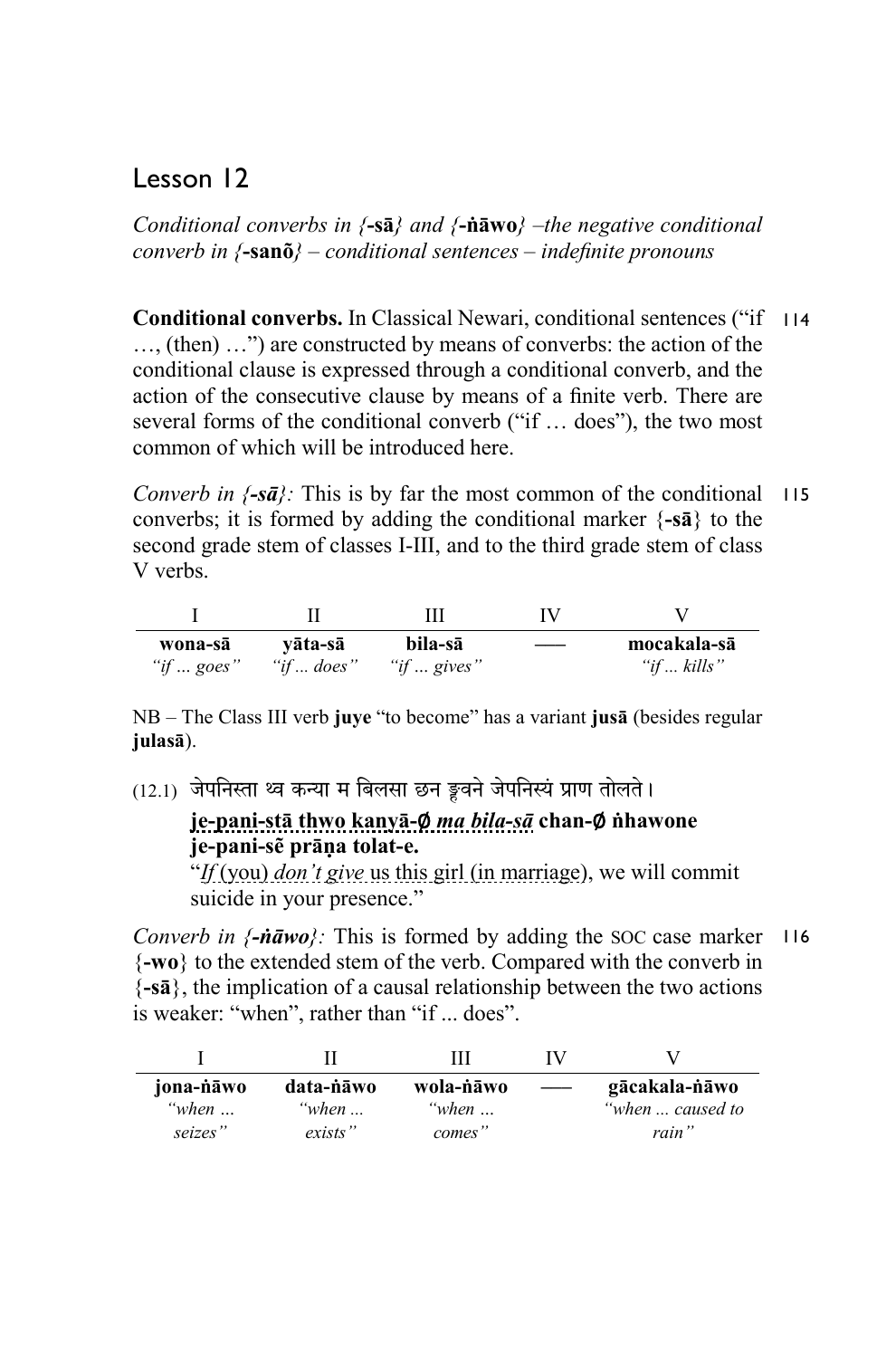(12.2) ओ ब्राह्मन वंनङाव विचित्र खं ल्हायाव बोध याङाव लि छोयिव।

## **wo brāhmaṇa-**∅ *wona-ṅāwo* **bicitra khã lhāy-āwo bodha yāṅ-āwo li choy-iwo.**

"*When* that brahman *goes*, he will persuade him by speaking fanciful words and send him back."

NB – Another frequent formation (which seems not to be attested in the *Vetālapañcaviṃśati*) involves the *tatsama* {**-kāle**} "at the time of ~" added to the zero grade stem. In some contexts, the coincident converb in {**-ṅās**} can also have conditional force – see below,  $\S$  130.

*Converb in {-sanõ}:* A negative conditional converb ("even if … 117 does") is formed by adding the locative case marker {-**s**(**a**)} and the indefinite marker {**-nõ**} (*var*. {**-nã**}) to the second grade stem of classes I-III, and to the third grade stem of class V verbs.

|            |                   |                   | $\mathbf{N}$ |                  |
|------------|-------------------|-------------------|--------------|------------------|
| khana-sanõ | data-sanõ         | jula-sanõ         | māla-sanã    | mocakala-sanõ    |
| "even if   | "even if $\ldots$ | "even if $\ldots$ | "even if  is | "even if  kills" |
| sees"      | exists"           | becomes"          | necessary"   |                  |

NB – Irregular forms on record include **hanasenã** besides **hanasanõ** "if ... happens" and **hawosanã** (besides regular **halasanõ** "even if … brings").

(12.3) जेथव पान मोरस�ं �पिन र�रपेר) *DCN*)

**je-**∅ **thawo prāṇa-**∅ *mola-sanõ* **thwo-pani-**∅ **rakṣalap-e.** "I will protect them *even if* my life *is lost*."

- The conditional force of this converb is not particularly strong; more 118 often than not, it is used as a functional equivalent of the adversative converb (see above, § 102):
	- (12.4) थ्वया उपकार जेन सेया खे। येथेनं सेरसनों थ्व लक्षा याय फवम्हं पुरुष त्रैलोक्यसं म दु।

**thwo-yā upakāra-**∅ **je-n sey-ā khe. yethenã** *sela-sanõ* **thwo-**∅ **rakṣā yā-ye pha-wo-mhã purukha-**∅ **trailokya-s-ã ma du.** "I do know a remedy; However, *even though* (I) *know* (it), there is no man in all the three worlds capable of saving him."

Note the following uses of the conditional converbs as conjunctions: 119(1) **chān dhālasā**, *varr*. **gathẽ dhālasā**, **gathen dhālasā** ["if (you) say why/how?"=] "because", (2) **yethẽ julasanõ**, *var*. **yethẽ jusẽ hanasanõ** "nevertheless":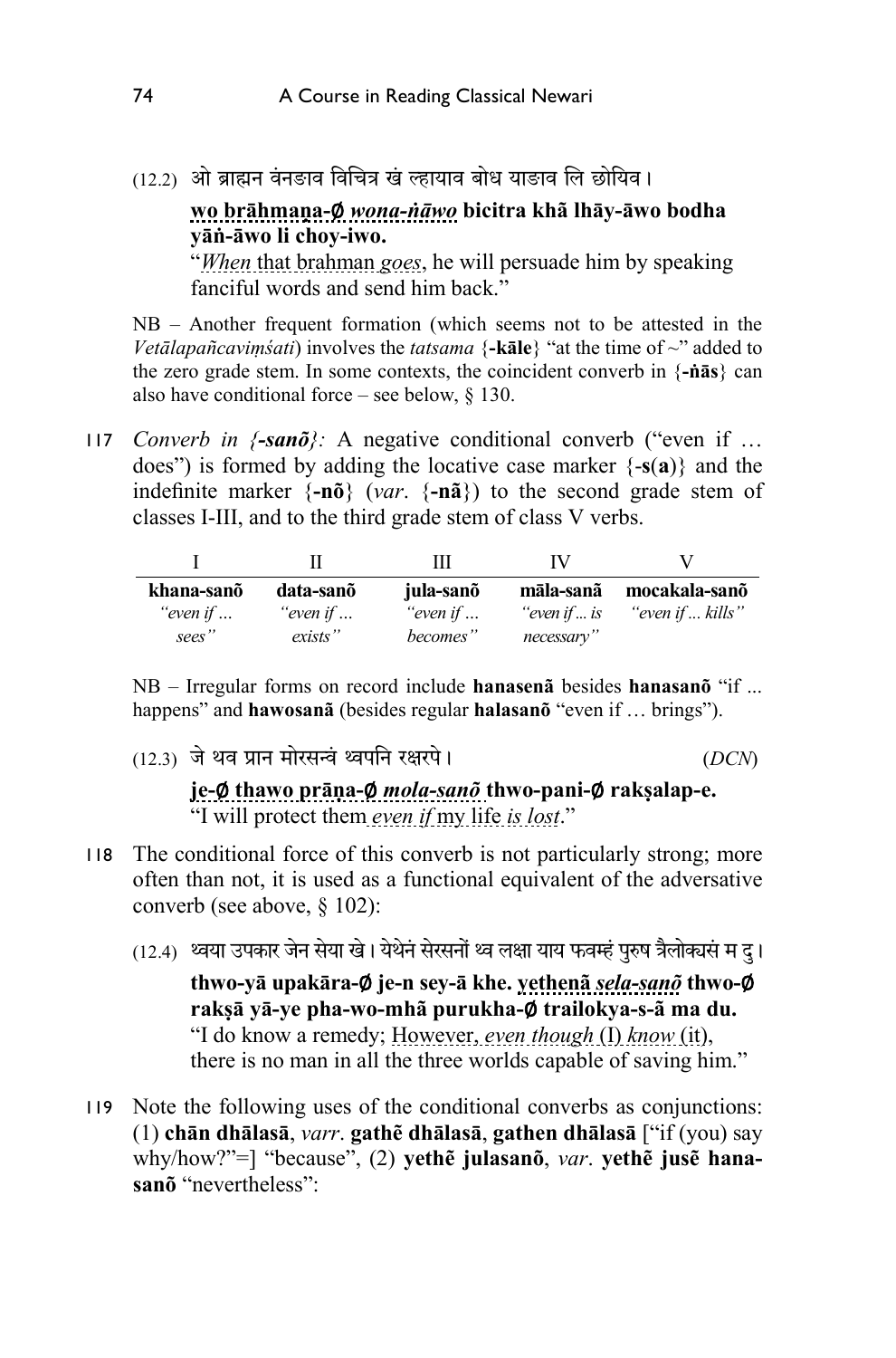(12.5) हे वेताल। ङेंङ। राजा तव वीर। छान धारसा। गनानं सेवकन स्वामिसेवास प्राण त्वडतयिव ।

**he betāla-**∅**, ṅeṅa-**∅**. rājā-**∅ **tawo bīra-**∅**.** *chā-n dhāla-sā* **– ganānã sebaka-n swāmisebā-s prāṇa-**∅ **tolatay-iwo.**  "O vetāla, listen! The king is the greater hero. *Here's why:* Under any circumstance, a servant will give up his life in service of his master."

(12.6) यथे जुरसनों जे म्ह्याच छम्हं। छेसकर स्वम्हं। थ्व जेन गथें बिय।

*yethẽ jula-sanõ* **je-**∅ **mhyāc cha-mhã-**∅**; che-skala-**∅ **so-mhã-**∅**; thwo-**∅ **je-n gathẽ biy-e?**

"*Nevertheless*, I (only) have one daughter; there are three of you; how can I give her (to you in marriage?)"

**Conditional sentences.** The construction of these is relatively straightforward; characteristically, there is no morphological distinction between *realis* and *irrealis*, and only the narrative and/or communicative context indicates whether the condition for the action of the main clause has been met. Without such context, sentence (12.1) could also be translated as "If you *hadn't* given us this girl, we *would have committed* suicide in your presence" – neither the form of the conditional converb, nor the morphological marking on the main verb is sufficient for a correct interpretation. Cf. the following examples: 120

 $(12.7)$  जेन भस्म लक्षा म यातसा छन गथे म्वाचके ।

**je-n bhasma-**∅ **rakṣā-**∅ **ma yāta-sā cha-n gathẽ** *mwācak-e***?**  "If I hadn't kept (her) ashes, how *would you have revived* (her)?"

(12.8) जे पुरुख जुरसा थ्व जस लाय दव। **je-**∅ **purukh-**∅ **jula-sā thwo jasa-**∅ **lā-ye da-wo.**  "If I were a man, I could attain that glory."

In (12.7), the speaker *has* retained the ashes of the dead girl, and hence the addressee has been able to revive her with a magic spell (spoiler alert for one of the reading passages!). Yet the morphological marking on both verbs is identical with (12.1), where the father is still resisting the entreaties of the suitors. By the same token, the only indication that the condition in (12.8) is not met is the fact that the speaker is a girl.

**Indefinite pronouns.** These are formed on the basis of the interrogative stems **su-** "who?" and **chu-** "what?" with the indefinite marker 121